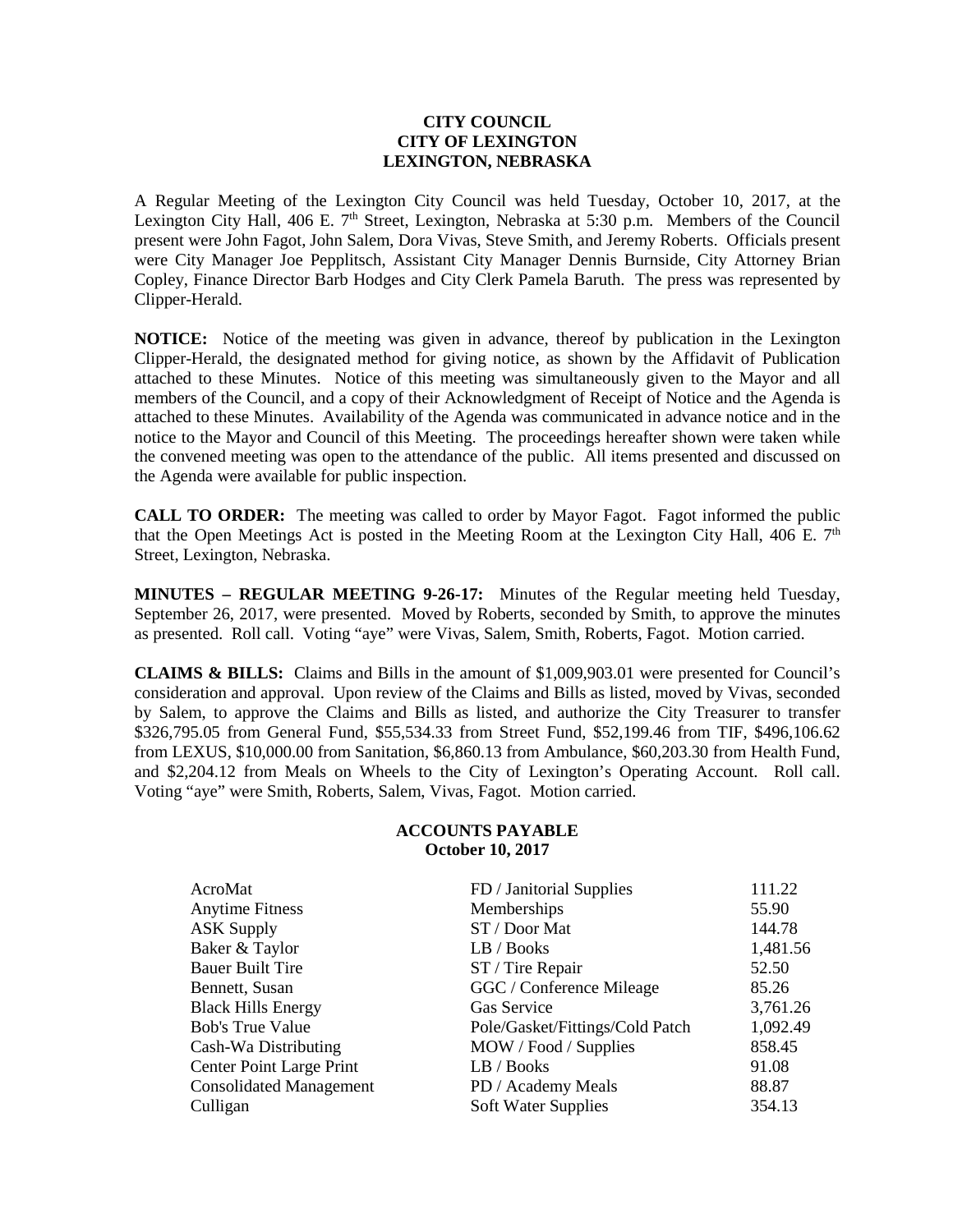| Danko Emergency Equipment                            | FD / Protective Hoods                                  | 202.73             |
|------------------------------------------------------|--------------------------------------------------------|--------------------|
| Dan's Sanitation                                     | <b>Sanitation Fees</b>                                 | 11,663.00          |
| Davis Energy                                         | PK / ST / WWTP / Fuel / Oil                            | 1,461.02           |
| Dawson County Communications                         | <b>Dispatch Fees</b>                                   | 27,500.00          |
| Dawson County Register of Deeds                      | <b>Filing Fees</b>                                     | 112.00             |
| Dawson County Sheriff                                | PD / Annual Firearm Range Fee                          | 300.00             |
| Dawson Pest Control                                  | FD / GGC / OC / Pest Control                           | 159.10             |
| Dawson Public Power District                         | <b>Power Purchase</b>                                  | 406.97             |
| Depository Trust Co                                  | Bond Pymts/2013B Combined Utilities/2015 GO 342,673.75 |                    |
| <b>Eakes Office Solutions</b>                        | City Hall / LB / Office Supplies                       | 1,400.95           |
| Eilers Machine & Welding                             | WWTP / Pump Base Repair / Plate                        | 753.92             |
| <b>EMS Billing Services</b>                          | <b>Ambulance Billing</b>                               | 2,455.18           |
| <b>Environmental Products</b>                        | SW / Jetter Leader Hose                                | 171.85             |
| Fagot Refrigeration & Electric                       | WWTP/Rewire Pump/Dewatering Proj                       | 884.18             |
| Fastenal                                             | Drill Bits/Ties/Grinding Wheel                         | 55.28              |
| Fleet                                                | PK / Sprayer Coupling                                  | 60.38              |
| Gale/Cengage                                         | LB / Books                                             | 563.90             |
| Galls                                                | PD / Uniforms                                          | 59.90              |
| <b>Health Claims Fund</b>                            | Claims                                                 | 60,065.40          |
| Heldt & McKeone Law Offices                          | Professional Fee                                       | 2,700.00           |
| <b>Hiland Dairy Foods</b>                            | GGC / Dairy Products                                   | 165.23             |
| <b>HOA Solutions</b>                                 | <b>WWTP / Fiber Network</b>                            |                    |
| Holbein Lawn Service                                 | FD / Lawn Service                                      | 7,900.00<br>220.00 |
|                                                      |                                                        |                    |
| <b>Homestead Bank</b><br><b>Hunt Cleaners</b>        | Northwest Improvement Loan<br>PK / ST / PK / Gloves    | 52,199.46          |
|                                                      |                                                        | 781.82             |
| <b>Ingram Library Services</b>                       | LB / Books                                             | 322.82             |
| Jamie's Garage                                       | WR / Vehicle Switch                                    | 305.88             |
| Jim Phillips Construction                            | ST / WR / Main / Curb / Drain Repair                   | 7,484.00           |
| Jones Plumbing & Heating                             | GGC/PK/WWTP/Fixture Rep/Sprinklers 592.00              |                    |
| Lexington Animal Clinic                              | <b>Animal Care</b>                                     | 699.50             |
| Lexington Area Chamber of Commerce Annual Membership |                                                        | 4,500.00           |
| Lexington, City Street Department                    | Fuel                                                   | 7,744.53           |
| Lexington, City of                                   | Franchise/Interdepartment Service Fees                 | 68,089.50          |
| <b>Lexington Community Foundation</b>                | Coffee & Memorial Book Sales                           | 2,005.66           |
| Lexington Health Fund                                | Self-funding                                           | 50,051.79          |
| <b>Lexington Newspapers</b>                          | Publications                                           | 299.68             |
| Lexington Optimist Club                              | Membership                                             | 75.00              |
| <b>Lexington Postmaster</b>                          | GGC / Postage                                          | 165.00             |
| Lexington Volunteer Fire Department                  | FD / Ambulance Billing                                 | 3,922.17           |
| Lien Inc                                             | PK / Sprinkler Repairs                                 | 465.04             |
| <b>Martin Electric</b>                               | PK / Equipment Repair                                  | 126.95             |
| Matheson Tri-Gas                                     | Ambulance / Medical Supplies                           | 32.50              |
| Mead Lumber & Rental                                 | Engine/Cement/Storm Repair                             | 282.56             |
| Meritain Health                                      | <b>Health Premium</b>                                  | 22,968.94          |
| MicroMarketing                                       | LB / Books                                             | 2,569.77           |
| <b>Morris Press</b>                                  | GGC / Newsletter                                       | 309.33             |
| Municipal Supply                                     | PK / WR / Valves / Couplings / Tees                    | 449.82             |
| National Geographic Magazine                         | LB / Subscription                                      | 39.00              |
| Nebraska Dept of Revenue                             | Sales and Use Tax                                      | 57,599.28          |
| Nebraska Environmental Products                      | ST / Sweeper Repair / Maintenance                      | 1,515.24           |
| Nebraska Life                                        | LB / Subscription                                      | 24.00              |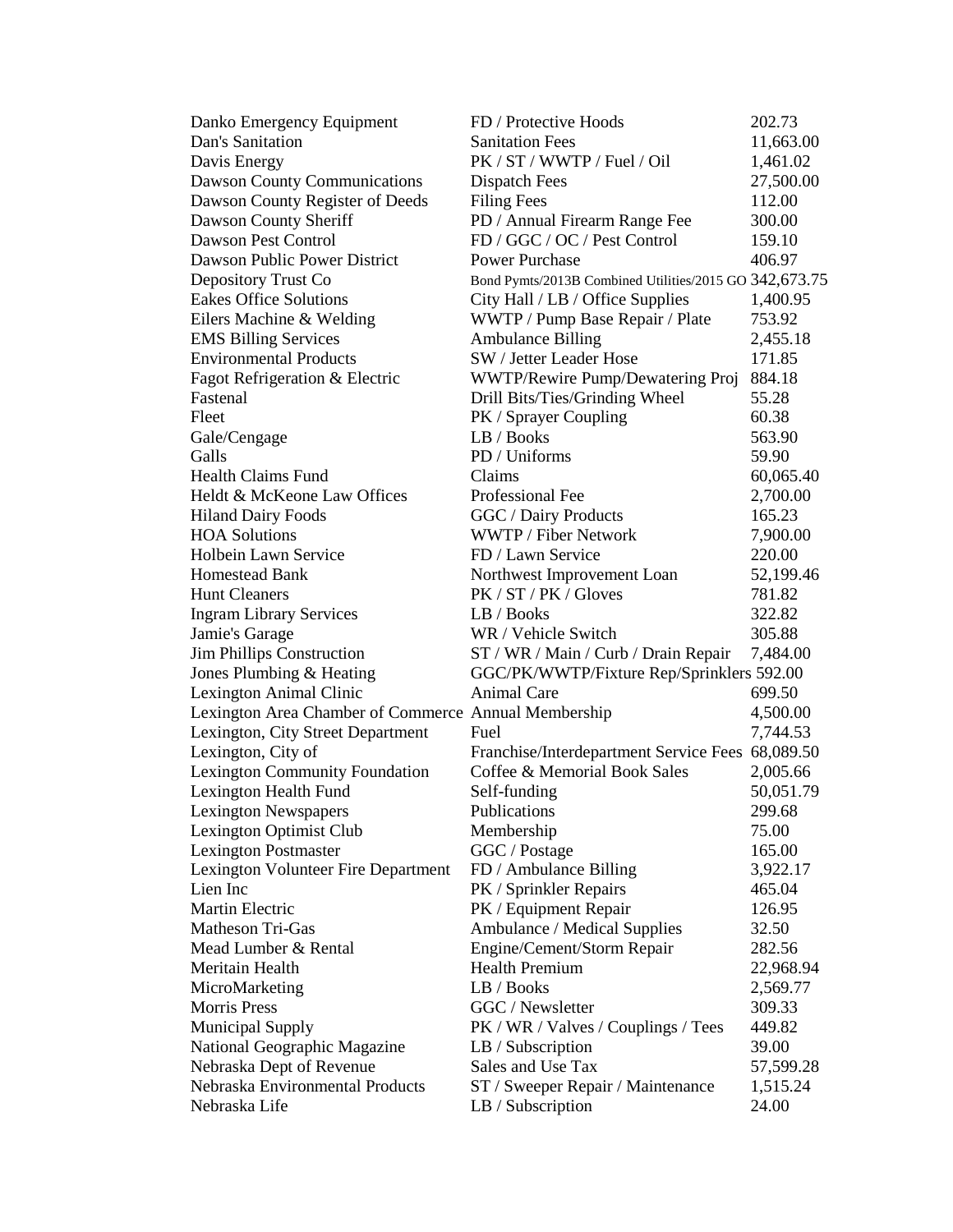| Nebraska Machinery                         | ST / Loader Repair / Maintenance           | 553.27    |
|--------------------------------------------|--------------------------------------------|-----------|
| Nebraskaland Tire                          | ST / Maintenance Vehicles                  | 125.42    |
| NebraskaLink                               | <b>Internet Service / Fiber Connection</b> | 8,015.00  |
| Nunez, Luis                                | PD / Police Academy Mileage                | 175.48    |
| <b>Oliver Consulting Services</b>          | LB / Computer Updates / Repairs            | 270.00    |
| <b>Olsson Associates</b>                   | ST / SW / WR / Professional Services       | 22,328.12 |
| One Call Concepts                          | <b>Locate Fees</b>                         | 99.21     |
| Paulsen                                    | ST / Concrete                              | 964.25    |
| People Magazine                            | LB / Subscription                          | 118.26    |
| <b>Precision Detail</b>                    | FD / Cleaning                              | 240.00    |
| Primary Electric                           | WWTP / Boiler Repair                       | 300.00    |
| Principal                                  | Dental Premium                             | 3,328.51  |
| Service Master of Mid Nebraska             | GGC / Rental Service                       | 4,259.72  |
| <b>Sports Illustrated</b>                  | LB / Subscription                          | 94.50     |
| <b>Standard Insurance Company</b>          | Life Insurance Premiums                    | 928.62    |
| <b>Statewide Collections</b>               | <b>Utility Collections</b>                 | 483.84    |
| Taste of Home                              | LB / Periodicals                           | 65.96     |
| The Grand Island Independent               | LB / Subscription                          | 348.40    |
| The Thompson Co                            | GGC / Food & Supplies                      | 378.38    |
| The Wilson Bohannan Padlock                | ST / PK / SW / Padlocks                    | 326.09    |
| <b>Titan Machinery</b>                     | ST/WWTP/Mower/Disc Repair/Parts            | 287.98    |
| <b>TO Haas</b>                             | ST / PD / Tire Repair / Balancing          | 177.14    |
| <b>Total Lawn Care</b>                     | AC / Lawn Care                             | 1,200.00  |
| <b>Tyler Technologies</b>                  | Printer / Scanner Yearly Fees              | 672.52    |
| Unitech                                    | SW / Air Deodorizer                        | 283.50    |
| <b>USA Communications</b>                  | <b>City Internet Services</b>              | 345.60    |
| <b>U-Save Business Equipment</b>           | EL / LB / Office / Printing Supplies       | 881.96    |
| <b>Utility Service Co</b>                  | WR / Tower Maintenance                     | 8,976.68  |
| Village Uniform                            | GGC / Janitorial Supplies                  | 55.84     |
| VSP / Vision Service Plan                  | <b>Vision Premium</b>                      | 934.31    |
| Walmart                                    | Office & Promo Supplies/DVDs               | 262.55    |
| <b>Ward Laboratories</b>                   | WR / Testing                               | 19.25     |
| Weathercraft                               | WWTP / Overhead Door                       | 6,861.00  |
| <b>Bob's True Value</b>                    | AC / Paint Roller                          | 5.49      |
| Calvary Assembly of God Youth              | 2017 Community Cleanup                     | 300.00    |
| Comfort Inn                                | PD / Training Lodging                      | 82.95     |
| <b>Consolidated Management</b>             | PD / Academy Meals                         | 72.25     |
| Davis Energy                               | AC / ST / WWTP / Fuel / Oil                | 2,228.39  |
| Dawson Public Power District               | <b>Power Purchase</b>                      | 11,078.02 |
| <b>Evangelical Free Church</b>             | 2017 Community Cleanup                     | 300.00    |
| Electrical Engineering & Equipment         | AC / OC / Receptacles / Light Bulbs        | 95.25     |
| Fagot Refrigeration & Electric             | Equip Repairs/Winterize                    | 1,296.54  |
| <b>First United Methodist Church Youth</b> | 2017 Community Cleanup                     | 300.00    |
| Galls                                      | PD / Uniform Accessories                   | 29.95     |
| <b>Great Western Bank</b>                  | LB / Petty Cash                            | 176.72    |
| <b>Great Western Bank</b>                  | City / Petty Cash                          | 235.21    |
| John Deere Financial                       | CM/PK/WWTP/Sprinkler/Shop Spls             | 748.42    |
| Johnson Service Co                         | SW / Lift Station / Sewer Main Maint       | 1,600.00  |
| Jones Plumbing & Heating                   | LB / WR / Drain Maint / Pipe Fittings      | 216.28    |
| Lexington Area Solid Waste Agency          | Waste                                      | 1,415.04  |
| Lexington Boy Scout Troop 88               | 2017 Community Cleanup                     | 300.00    |
|                                            |                                            |           |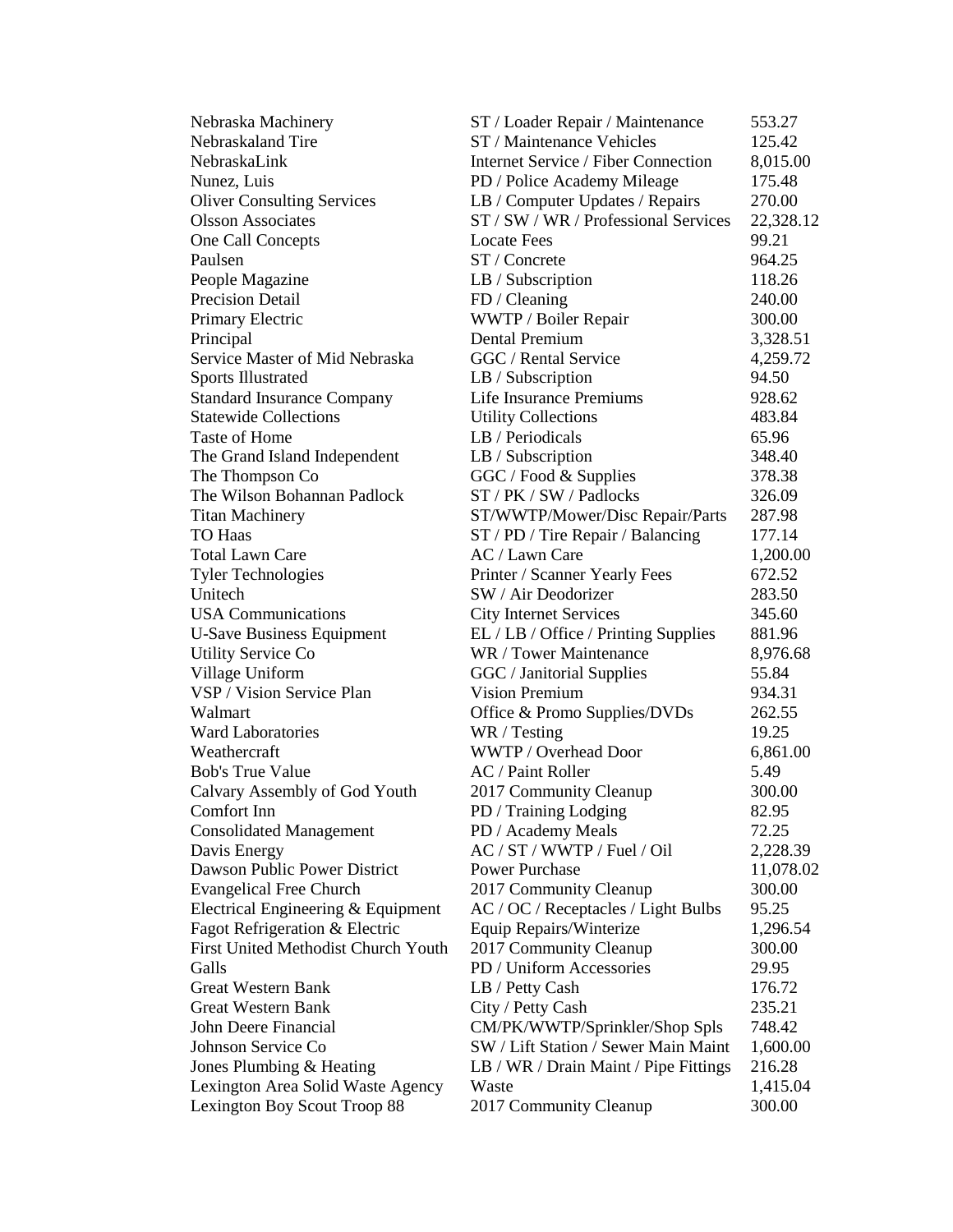| Lexington City Payroll Account:                       |                                     |              |
|-------------------------------------------------------|-------------------------------------|--------------|
| Payroll                                               | Wages                               | 139,906.65   |
| Social Security                                       | Employer Portion / FICA Med         | 10,400.19    |
| Union Bank & Trust                                    | Employer Portion / Pension          | 4,416.85     |
| Union Bank & Trust                                    | <b>Police Pension</b>               | 2,880.93     |
| <b>ICMA</b>                                           | <b>City Manager Pension</b>         | 876.35       |
| Lexington Newspapers Inc                              | Publications                        | 17.58        |
| Lexington Regional Health Center                      | Ambulance/Medical Spls/Screening    | 540.80       |
| <b>Lexington Rotary</b>                               | 2017 Community Cleanup              | 300.00       |
| Lexington Women Helping Others                        | 2017 Community Cleanup              | 300.00       |
| Majestic Theatre                                      | Advertising                         | 225.00       |
| Martin Electric                                       | WWTP / Light Repair                 | 209.25       |
| Mead Lumber                                           | PK / Fence Hardware                 | 32.99        |
| MicroMarketing                                        | LB / Books                          | 6.00         |
| <b>Midwest Laboratories</b>                           | WWTP / Lab Testing                  | 1,261.00     |
| Nebraska Municipal Clerks Association Membership Dues |                                     | 45.00        |
| Nebraska Technology & Telecom                         | <b>Phone Service</b>                | 1,481.45     |
| O'Hara Lindsay & Associates                           | <b>Monthly Lobbying Services</b>    | 1,000.00     |
| Paulsen                                               | WR / Concrete                       | 162.91       |
| Platte Valley Auto Mart                               | PD / Vehicle Maintenance            | 87.72        |
| <b>Platte Valley Communications</b>                   | FD/PD/Radio Accessories/Maint Fee   | 270.80       |
| Police Chiefs Association of Nebraska                 | <b>Membership Dues</b>              | 50.00        |
| Presto-X                                              | LB / Pest Control                   | 75.00        |
| Primary Electric                                      | EL / Traffic Light Repair           | 150.00       |
| <b>Refugee Food Basket</b>                            | 2017 Community Cleanup              | 300.00       |
| <b>Rural Community Insurance Services</b>             | WWTP / Hail Insurance               | 151.00       |
| <b>RYDE</b> Transit                                   | GGC / Transportation                | 154.00       |
| S & D Contractors                                     | DV SRV / Lawn Care                  | 500.00       |
| The Church of Jesus Christ of Latter Day Saints       | 2017 Community Cleanup              | 300.00       |
| <b>Total Funds by Hasler</b>                          | Postage                             | 3,000.00     |
| Walmart                                               | WWTP / Office / Janitorial Supplies | 199.09       |
| <b>WPCI</b>                                           | Drug Screening                      | 27.10        |
|                                                       | <b>TOTAL CLAIMS:</b>                | 1,009,903.01 |

**WORK SESSION:** Moved by Salem, seconded by Smith, to schedule a council work session on Saturday, October 28, 2017, at 8:00 a.m. Roll call. Voting "aye" were Vivas, Roberts, Smith, Salem, Fagot. Motion carried.

**ROUNDTABLE:** Burnside stated he will be absent from the next council meeting.

**ADJOURNMENT:** There being no further business to come before the Council, Fagot declared the meeting adjourned.

John Fagot, Mayor

Pamela Baruth, City Clerk

I, the undersigned City Clerk, for the City of Lexington, Nebraska, hereby certify that all of the subjects included in the foregoing proceedings were contained in the Agenda for the meeting, kept continually current and available for public inspection at the office of the City Clerk during regular